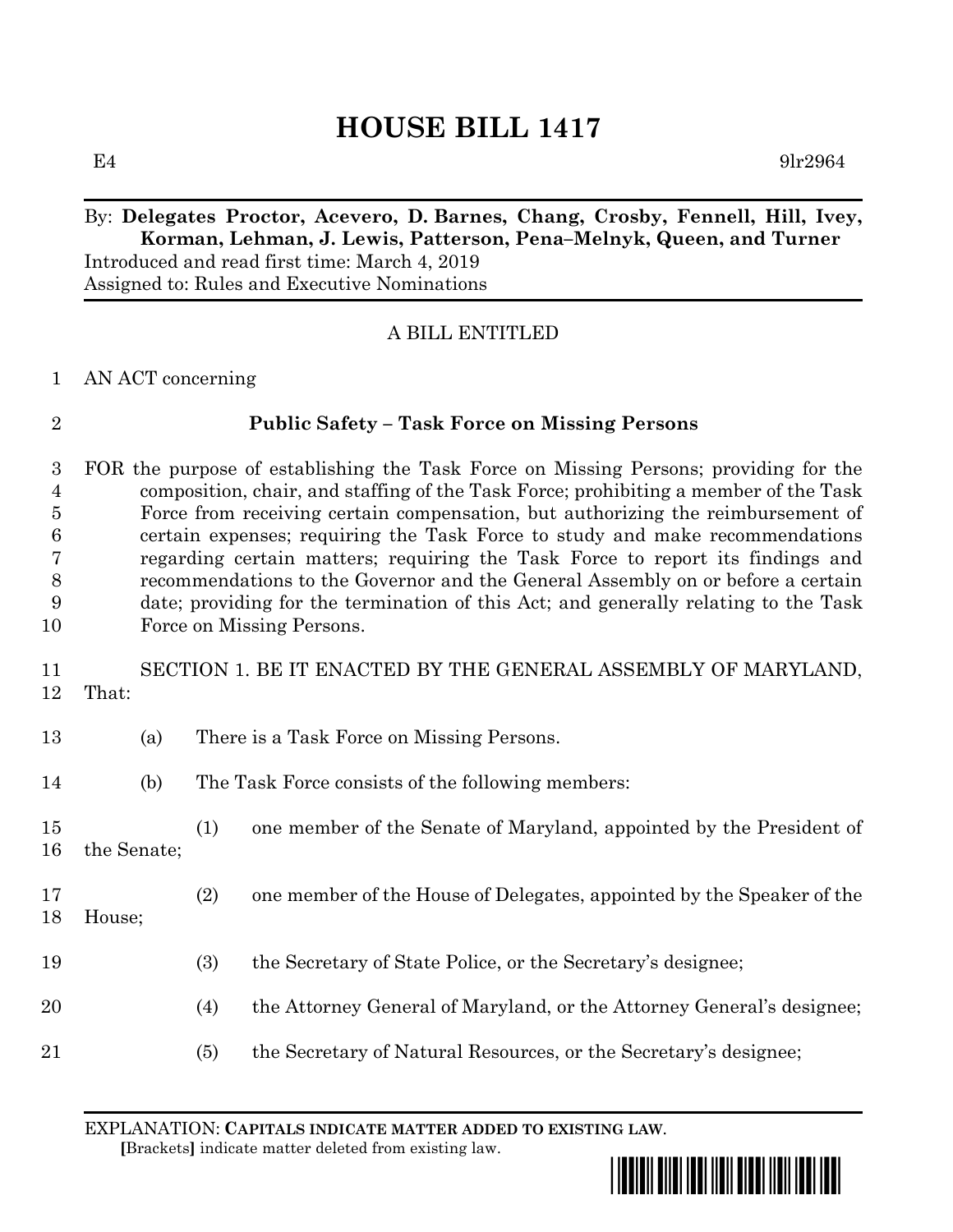(6) the Secretary of Public Safety and Correctional Services, or the Secretary's designee; and (7) the following members, appointed by the Governor: (i) one representative of the Greater Maryland Chapter of the Alzheimer's Association; (ii) one representative of the Maryland Municipal League; (iii) one representative of the Maryland Chiefs of Police Association or the Maryland Sheriffs' Association; and (iv) one member of the public who advocates on behalf of families of missing persons. (c) The Governor shall designate the chair of the Task Force. (d) The State agencies represented on the Task Force shall provide staff for the Task Force. (e) A member of the Task Force: (1) may not receive compensation as a member of the Task Force; but (2) is entitled to reimbursement for expenses under the Standard State Travel Regulations, as provided in the State budget. (f) The Task Force shall: (1) study: (i) best practices regarding conducting searches for missing persons; and 22 (ii) details regarding the establishment of a State Coordinator for Missing Persons who shall serve as a point of contact for loved ones of missing persons; and (2) make recommendations regarding: 25 (i) any changes or improvements that should be made in the State's systems for conducting searches for missing persons; and 27 (ii) the establishment of a State Coordinator for Missing Persons.

**HOUSE BILL 1417**